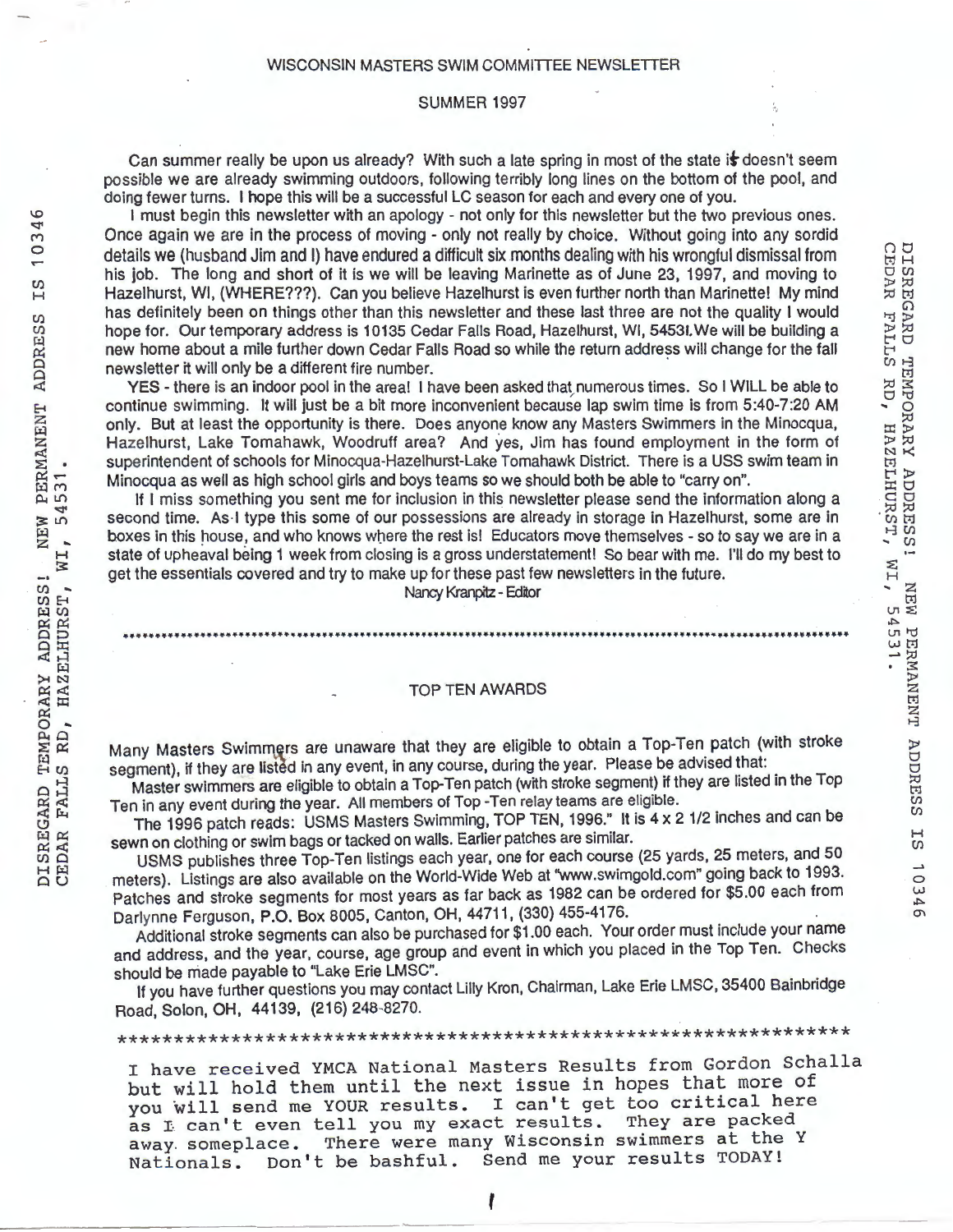# WELCOME TO THE PSYCHIATRIC HOTLINE Shark Snooze

If you are obsessive-compulsive, please press 1 repeatedly.

If you are codependent, please ask someone to press 2.

If you have multiple personalities, please press 3, 4, 5, and 6.

If you are paranoid-delusional, we know who you are and what you want. Just stay on the line; we'll trace the call.

If you are schizophrenic, listen carefully and a little voice will tell you which number to press.

If you are manic-depressive, it doesn't matter which number you press. No one will answer.

If you are delusional and occasionally hallucinate, please be aware that the thing you are holding on the side of your head is alive and about to bite off your ear.

\*\*\*\*\*\*\*\*\*\*\*\*\*\*\*\*\*\*\*\*\*\*\*\*\*\*\*\*\*\*\*\*\*\*\*••···············································································

# USMS NATIONAL SUMMARY sent by Nancy-Leigh Fisher

I received the following letter from Nancy-Leigh and wanted to share not only the results of the WI Masters swimmers who participated but also her very descriptive account of her experience.

"I just thought that I would drop you a quick note to let you know how four hale and hardy Wisconsin Masters swimmers did at the 1997 Nationals in Federal Way, WA. It was a pretty amazing meet. I think that last I heard there were over 68 national records broken at this meet. The facility was absolutely wonderful! The pool obviously seemed fast and it was a very well run meet. Unfortunately the numbers were down from other years by at least 600 swimmers so the meet didn't run as late as it usually does in the afternoon. However, like most of the national meets that I've been to, warmups were an adventure. Unless you managed to get to the pool at 6:00 AM you couldn't be guaranteed any kind of a warmup. There would be at least 10-12 people in a lane and you basically just moved a little bit. They did try to help alleviate it somewhat by designating slow, medium and fast lanes, but when a fast swimmer decides to kick he is not a fast swimmer anymore. The scenery for those of us who had never been to the Seattle area was incredible. I had always heard that it was beautiful but I wasn't expecting just how beautiful. I thought that it would be rain, rain, rain. From the time I arrived on Wednesday until I left Monday morning I experienced 10 minutes of rain. The rest of the time it was warm and sunny and just plain beautiful. The philodendrons were in full bloom along with the Scotch Broom along the side of the road. There were other flowers blooming but I didn't know what they were. Well enough of that. Here is how the four of us did."

| Chris Weisman 34 | Patricia Miller 31 | Gordon Schalla 70 | Nancy-Leigh Fisher 45 |
|------------------|--------------------|-------------------|-----------------------|
| 50 Breast 2nd    | 1000 Free 4th      | 50 Breast 2nd     | 50 Free 2nd           |
| 26.96            | 12:06.90           | 45.36             | 25.77                 |
| 100 Breast 2nd   | 500 Free 12th      | 50 free 6th       | 200 free 1st          |
| 58.81            | 6:01.66            | 36.01             | 2:04.32               |
| 200 Breast 2nd   |                    | 50 Back 5th       | <b>500 Free 1st</b>   |
| 2:09.59          |                    | 42.57             | 5:37.05               |
| 100 IM 2nd       |                    | 100 Back 8th      | 50Back 2nd            |
| 54.79            |                    | 1:39.23           | 29.42                 |
| 200 IM 4th       |                    | 100 Free 11th     | 100 Back 2nd          |
| 1:59.71          |                    | 1:31.21           | 1:05.17               |
| 50 Fly 6th       |                    |                   | 200 Back 1st          |
| 24.66            |                    |                   | 220.70                |

CONGRATULATIONS TO ALL AND THANKS FOR BEING SUCH GREAT REPRESENTATIVES AND AMBAS.SADORS FROM WISCONSIN MASTERS SWIMMING!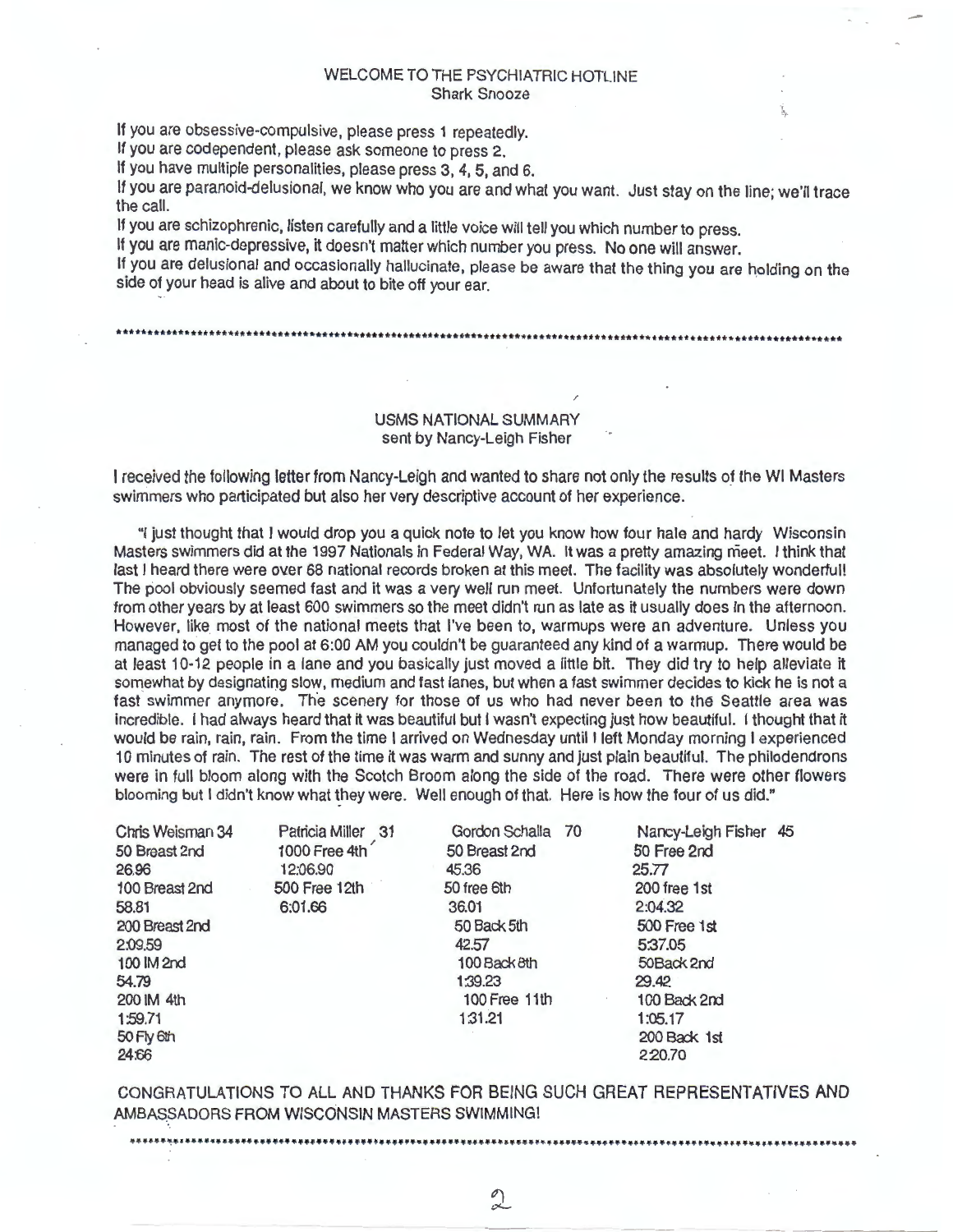## DESCENDING SETS LEAD TO DESCENDING TIMES By Paul Windrath

Although the training concept involving descending swims has been around for many years, it is still an unknown training method among many Masters Swimmers. This is unfortunate because, as a training technique, it can lead to improved race results for all strokes and all distances. AND, it can be incorporated into every facet of your practice to lower the boredom level.

The goal of a descending set is to increase the effort level as the set progresses. This makes it possible to know what different speeds feel like as you get tired. This is important during a race - especially middle and long distance races where "going out" too fast can lead to real pain.

Let's start with defining a descending set:

a) The basic descending set is a number of repeats on a fixed interval where you swim each repeat faster than the previous repeat. An example of this would be 3 x 100 on 2:00. If you swim the first 100 in 1 :20, the second 100 should be faster than that, and the third 100 should be faster than the second 100. The coach might refer to this kind of set as: Slow, medium, and Fast (or as some Red Wing swimmers say: Most Slow, More Slow, and Slow).

b) Descending sets can be made as easy as you like (example "a" above) or more complex. Examples are:

1) Swim: 5 x 100 on 2:00 Descend. This requires more pace work to accomplish because you have to get faster for 5 x 100.

2) Swim: 10 x 100·on 2:00 descend 1-10. This requires even mare pace work.

3) Swim: 10 x 100 on 2:00. Descend 1-5, 6-10. This means to make each of the first 5 faster. Then, you can go "slow" again on the sixth and descend again.

c) Descending sets don't just have to involve swimming each repeat faster than the previous one. They can involve anything that requires you to work harder than the previous repeat. Examples: .

1) Swim:  $5 \times 100$  on 2:00, 1:55, 1:50, and 1:45. This set is a descending interval. ·· Keeping the pace the same while the amount of rest decreases increases the effort. You can also double descend by swimming faster on each repeat as well as having the repeat interval decrease.

2) Swim: 5 x 50 on 1 :00. "Descend" the number of breaths you take during the 50. Start out with your normal breathing pattern. With each 50, reduce the number of breaths by 1. If you need more rest, take it. This is good for sprint training because you get comfortable with not breathing as often.

3) Swim: 6 x 100 on 30 seconds rest. This is a favorite warm-up for me. I hate swimming 600 yards straight when I am not loosened up. This warm-up provides the breaks I need plus the increasing effort level that my muscles can handle.

4) Swim: 500 straight. Rest 10 seconds at each 100. Descend each 100. This requires a little more thought and is excellent for distance training.

The number of descending sets is limited only by your imagination and willingness te increase the effort level. As a training technique, it can help you improve pacing, know your anaerobic threshold better, avoid pain, and swim faster. GOOD LUCK and SWIM FOR THE HEALTH OF IT!

Both articles by Paul Windrath, 2612 Eunice Ave, Red Wing, MN, 55066, PH/FX 612-388-8524, EMAIL 76732.3321@Compuserve.com, are reprinted with his permission .

••••••••••••••••••••••••••••••••••••••••••••••••••••••••••••••••••••••••••••••••••••••••••••••••••••••••••••••••••••

#### GREAT NEWS-ATTENTION - GREAT NEWS-ATTENTION

In the last issue of our newsletter I had enclosed a listing of those Wisconsin Masters swimmers who would have made 1996 SC Yards Top-Ten had our state Top-Ten been sent in on time. One of the biggest disappointments had to be our 280+ mixed 400 free relay team of Herb Howe, Lynn Surles, Fran Zeumer, and Betty Kendall. Their time, achieved at the State Indoor Meet at Schroeder in April, 1996, would have earned them first place, a national record (by over 20 seconds), and All-American status. While nothing can be done about the 1st place and All-American honors USMS has recognized their time as the new national record. So, congratulations to Herb, Lynn, Betty, and Fran - NATIONAL RECORDS HOLDERS IN THE 280+ 400 MIXED FREESTYLE RELAY!

••••••••••••••••••••••••••••••••••••••••••••••••••••••••••••••••••••••••••••••••••••••••••••••••••••••••••••••••••••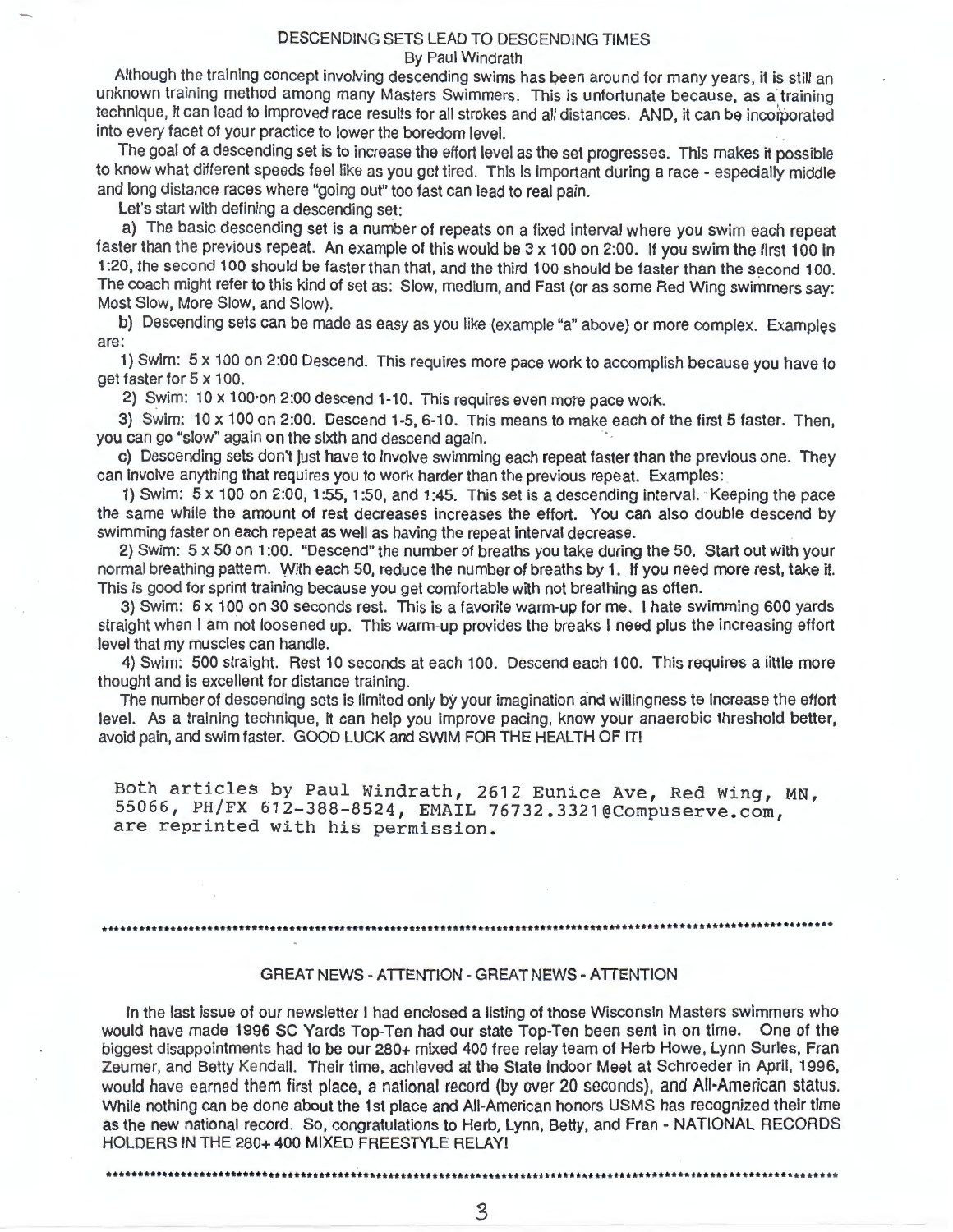The following article appeared in Minnesota Masters Old Sternwheeler, Vol 23, No 1.

## The Masters Prerogative by Paul Windrath

i.

So - You want to swim fast? It IS possible to improve your speed in the water and the secret is NOT doing a lot of weights and a lot of yards. The secret is training differently than many masters swimmers train.

Masters swimmers are not wimps by any means. By the same token, most masters swimmers are in the pool for more than purely physical reasons. Therefore, the thought of 6 x 100 on the 5:00 minutes is not necessarily appealing. Why? Because it means being uncomfortable.

Practice intenstty ranges from the purely aerobic to the purely anaerobic. In between, there are lactic acid tolerance practices. To go faster, it is necessary to train in the anaerobic and lactic acid tolerance zones. If you train in these zones weekly, your times will get faster.

First, the purely anaerobic practice. The coach defines the practice as a few repeats - say 50s, 75s, or 1 00s - with a lot of rest. Should you choose to accept it, your mission is to swim as fast as you can for as long as you can. A typical set might be 6 x 100 on 6:00. Other examples are 8 x 50 on 4:00 {no breathe) or 8 x 75 on 5:00. These sets emphasize pure speed until you run out of gas.

Second, the lactic acid tolerance practice. When the coach assigns  $5 \times 200$  on  $3:30$  or  $4:00$  (broken 10 seconds at each 50), do it. Your body will learn to continue swimming fast even when lactic acid is building up. You will also learn how to hold stroke technique when you are fatigued. These sets are different than the purely anaerobic sets previously described because you are going at a slightly slower speed - maybe 90-95% effort instead of 100%. These sets will help the second half of a 100 or 200 race {probably the 500 as well).

The purely anaerobic set is good to do only once per week. More often invites excessive physical breakdown. The lactic acid tolerance set can be done 1-2 times per week. Go through a nice long warmup followed by a transitional set to increase your heart rate. Then, go to it.

These practices are not cute, creative, or fun in the traditional sense. Go into these sets embracing the prospect of death and believing "it is a good day to die!" Achieving complete muscle failure is the goal pure and simple. But, each week you will feel stronger. By the time you have done these sets for 10-12 weeks your body will triumph. With some rest, fast swims and stronger swims are yours.

#### •••••••••••••••••••••••••••••••••••••••••••••••••••••••••••••••••••••••••••••••••••••••••••••••••••••••••••••••••••••

#### USMS SERVICE **AWARDS**

.<br>The company of the construction of the company of the construction of the construction of the construction of As a volunteer-driven organization, USMS if forever grateful to the hundreds of talented volunteers, giving of their time and expertise to help our exciting program continue this growth. Among these volunteers, there are some whose service stands out in its scope, its impact on the program, and the numbers of members who have benefited from this individual's efforts on the local, regional, or national level.

The awards are in the form of a 3-color enamel pin. The USMS President and two members of the Recognition and Awards Committee will select the honorees, limited to 15 Awards Pins in a given year. Pins and a recognition letter will be sent to each honoree. Their names and accomplishments will be formally recognized at the Friday evening House of Delegates Meeting at the annual convention.

USMS wants you to tell us who and what is deserving of the special recognition of the USMS Service Award. Write and tell us of a person who has executed a single service project - or has given sustained service over a long period of time - or whose efforts in some way extend above and beyond the usual fine work of our volunteers.

Be sure to include the following information:

Name, address and phone of the nominee

Clearly indicate whether the service was performed at the local, zone, or national level

Describe the impact of the candidate's service - new programs, or improvements or enhancement of ongoing USMS programs

Outline the scope of the service and the number of members who have benefited

You may include a letter of support for your nomination

Please include your own name and address

Nominations may be forwarded at any time. For recognition at the 1997 Convention, please submit on or before August **1,** 1997. Nominations should be sent to Mary Lee Watson, Chairman, Recognition & Awards, 6613 Rolling Fork Drive, Nashville, TN, 37205-3916.

\*\*\*\*\*\*\*\*\*\*\*\*\*\*\*\*\*\*\*\*\*\*\*\*\*\*\*\*\*\*\*\*\*\*\*\*\*\*\*\*\*\*\*\*\*\*\*\*\*\*\*\*\*\*\*\*\*\*\*\*\*\*\*\*\*\*\*\*\*\*\*\*\*\*\*\*\*\*\*\*\*\*\*\*\*\*\*\*\*\*\*\*\*\*\*\*\*\*\*\*\*\*\*\*\*\*\*\*\*\*\*\*\*\*\*\*

y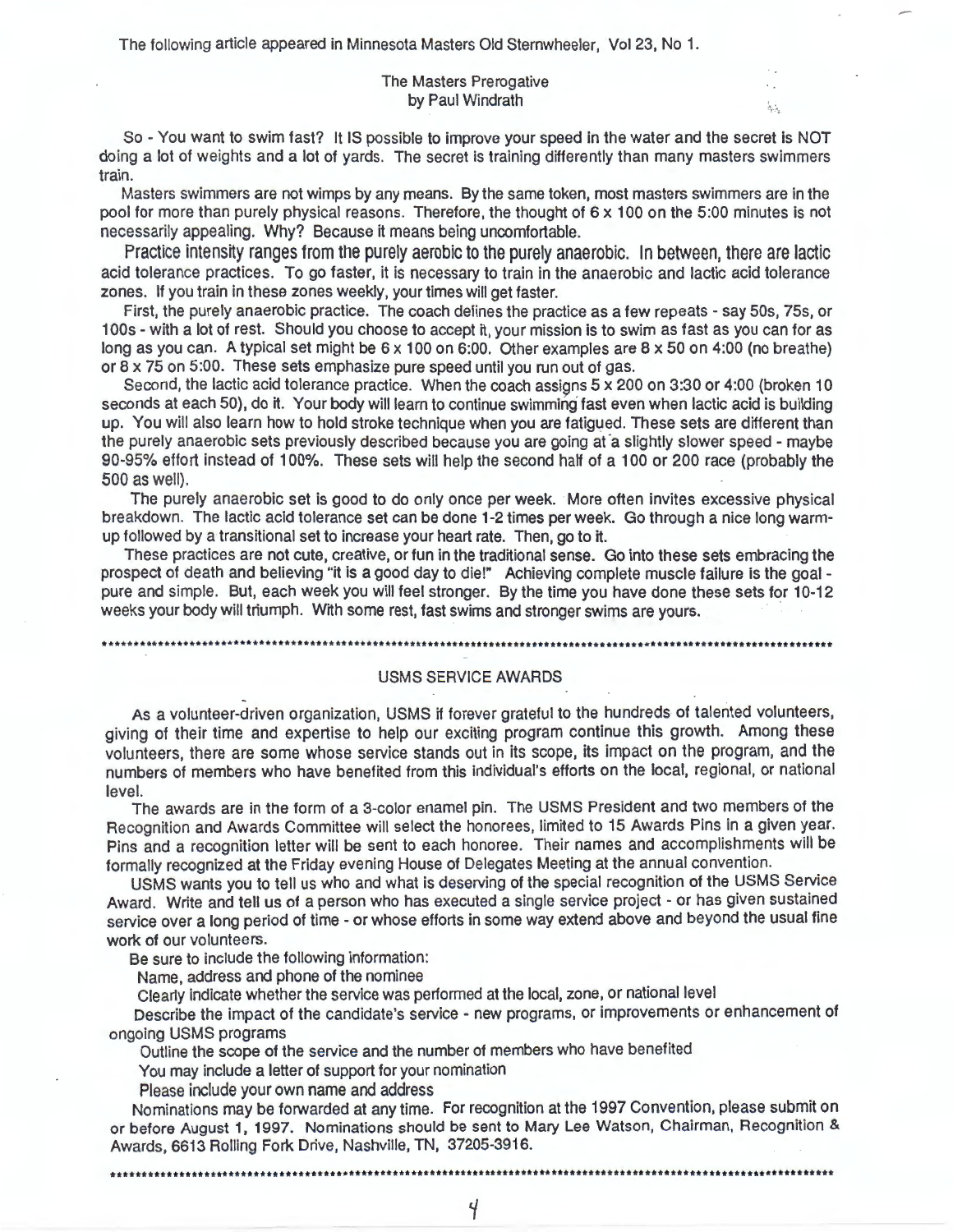CONGRATULATIONS TO THE OLLOWING WISCONSIN MASTERS SWIMMERS WHO PLACED IN THE TOP-TEN FOR THE 1996 USMS SHORT COURSE METERS:

 $\cdot \cdot \cdot$ 

Cynthia Maltry 41 Doris Klitzke 61 9th 50 Back :37.14 3rd 50 Free : 38.75<br>4th 100 Free 1:28.42 10th 100 Breast 1:31.58 4th 100 Free 1:28.42 6th 50 FLY :34.36 4th 50 Back :44.12 5Th 100 IM 1:18.80 3rd 100 Back 1:39.61 4th 200 IM . 2:55.82 9th 50 Breast : 51. 89  $\bullet$ 2nd 50 Fly :43.92 Melinda Mann 40 3rd 100 Fly., 1:49.31 2nd 50 Breast : 37.88 4th 100 IM 1:37.27 . 2nd 100 Breast 1:23.87 2nd 50 Fly :32.35 Shirley Hasselbacher 70 8th 50 Free :44.48  $\sim$   $\sim$ Nancy Fisher 44 Betty Kendall 76<br>6th 50 Free 1st 400 Free 4:58,88 50 Back :33.11\* 6th 50 Free : 50.22 2nd 3rd 100 Back 1:12.92 6th 100 Free 1:58.53 2nd 200 Back 2:37.35\* 5th 200 Free 4:14.75 \* World Record Women 45-49 6th 400 Free 8:53.86 // Nancy Fisher 45 Fran Zeumer 76 1st 50 Free. :29.66 9th 50 Free :59.49 8th· 100 Free 2:06.87 1st 100 Free 1:06.25NR 1st 200 Free 2:24.46 8th 50 Breast 1:14.73 3rd 800 Free 10:33.35 2nd 1500 Free 19:37.99 Mary Siebold 80 1st 50 Back :33.98 8th 100· Free 3:08.16 2nd 100 Back 1:14.65 1st 200 Back 2:40.54NR '5th 50 Fly : 35. 91 10th 100 Back 3:34.56 5th 100 Breast 4:41.80<br>3rd 200 Breast 10:00 00 3rd 200 Breast 10:09.23<br>7th 100 IM 3:51.26 7TH 100 1m 1:23.39 7th 100 IM Candy Christenson 49<br>8th 50 Breast :4 W Morgan Byers 69 8th 200 Free 2:55.13 50 *Breast* :43.74 5th 800 Free 13:28.56 4th 1500 Free 25:20.25 Janet Schultz 45 9th 100 Back 1:35.96 6th 200 Breast 3:41.25 5th 200 Back 3:33.35 6th 200 Im 3:27.94 Nancy Kranpitz 51 9th 200 Breast 4:02.84 2nd 200 Fly 3:42.55 Bill Payne 67 5th 400 IM 7:43.74 6th 800 Free -13:48.31 5th 1500 Free 26:13.32 Ingrid Stine 57 9th 1500 Free 29:31.45<br>6th 100 Fly 1:57.96 Lynn Surles 79 6th .100 Fly 1:57.96 10th 100 Free 1:40.40 7th 200 FLY 4:18.14<br>7th 400 IM 8:30.98 7th 200 FLY 4:18.14 7th 200 Free 3: 51. 30 NR= National Record.

Note: Nancy Fisher, at age 44, set 2 World Records in the Womens 45-49 age group under the FINA age determination rule.

#### RELAYS

Women 160-199 200 Free 2nd 2:03.05 Cynthia Maltry, Melinda Mann, Patty Morgan, Nancy Fisher Women 200-239 200 Medley 4th 3:04.10 Doris KlitzKe, Carol Reinke, Nancy Kranpitz, Edith Jacobsen Men 240-279 400 Medley 2nd 6:55.09 Frank Feld, Bill Payne, Alex MacGillis, David Farrell Mixed 280-319 800 Free 1st 15:01.18 Lynn Surles, Betty Kendall, Ingrid Stine, Harlan Drake

SPECIAL CONGRATULATIONS TO HARLAN DRAKE, INGRID STINE, BETTY KENDALL, AND LYNN SURLES FOR ACHIEVING ALL-AMERICAN STATUS FOR THEIR FIRST PLACE 800 METER MIXED FREESTYLE RELAY IN THE 280-319 AGE GROUP. THEIR ALL AMERICAN WINNING TIME WAS 15:01.181 ALSO, CONGRATULATIONS TO NANCY-LEIGH FISHER. IF I AM DOING THIS CORRECTLY SHE SHOULD ALSO BE RECOGNIZED AS ALL-AMERICAN BY VIRTUE OF HER TOP RANKINGS IN THE 50,100,200, AND 400 FREESTYLES AND THE 50 AND 100 BACK. CONGRATULATIONS TO ONE AND ALL.

5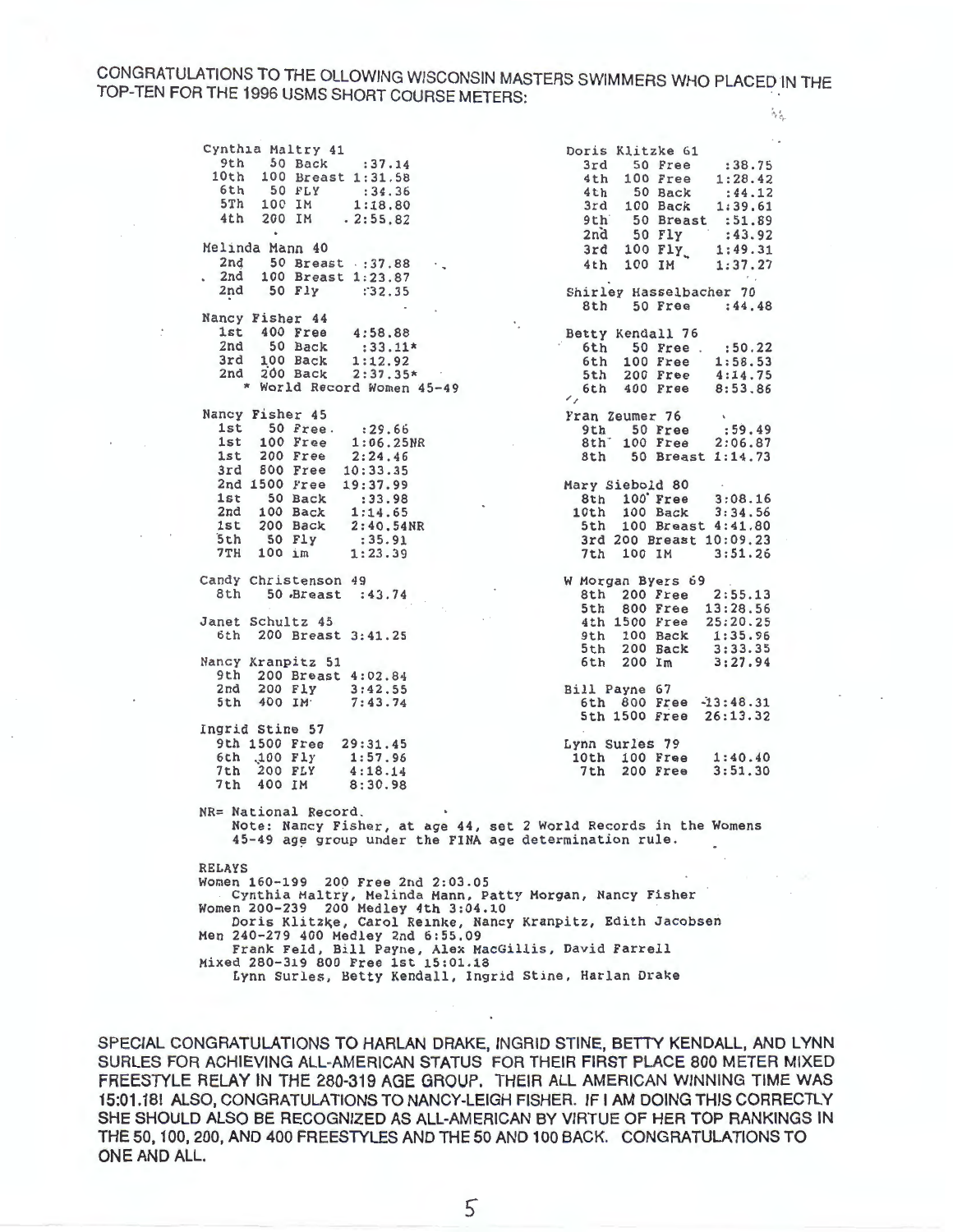# LAP SWIM ETIQUETTE The Old Sternwheeler Volume 23 No. 2 Spring 1997

 $\frac{1}{\sqrt{2}}\int_{\mathcal{M}}$ 

Please don't try to strike up a conversation with me when I stop between reps or sets. I probably don't have the breath to respond. I guess you aren't working that hard if you have the breath to chat.

I also can't hear you. The pool area has a constant echoing din, my ears are filled with water, my cap blocks out much of the sound, and my heart is pounding in my head.

I also can't see your lips move. I wear glasses outside the pool, and I don't have the financial luxury of buying prescription goggles. My goggles are wet inside, and the lighting in the pool is bad.

For the same reason, please understand if I don't see you until the last minute when you decide to stand in my lane. I'm just following the line on the bottom. I have little peripheral vision, and your light blue suit makes you blend in with the color of the pool bottom.

Please don't stand in front of the pace clock. I'm serious about doing my reps in a certain amount of time, so I like to see the clock as I swim. And I'm serious about starting my next rep at a certain time. I'm not bobbing my head around like this to imitate a turkey. I'm trying to watch the second hand as it approaches the top of the clock. Because of my pacing, please don't take offense when I take off for my next rep while you are in the middle of your conversation with me (that I can't hear in the first place...)

Please choose a lane with swimmers more closely aligned with your speed and ability. Please don't resent that I make a larger wake than the slower swimmers. .

If you don't want to get your hair wet, perhaps a pool is not the best arena for you to do your workouts... Sigh ... I feel better now. Thanks for listening.

I figured out one reason why I love swimming laps so much. I get to wrap myself in a cocoon of sensory deprivation. I can't hear much, and I can't see much. There is a constant white-noise in the natatorium, and in the water itself. It is just me and my thoughts and my goals for the workout. Refreshing! When someone interrupts that, they take me out of my world.

Joe Oppelt e-mail (joppelt@us.oracle.com)

#### \*\*\*\*\*\*\*\*\*\*\*\*\*\*\*\*\*\*\*\*\*\*\*\*\*\*\*\*\*\*\*\*\*\*\*\*\*\*

#### FEBRUARY FITNESS CHALLENGE '97

What does it take to swim 37 million yards in just 28 days? Well, it takes 541 swimmers averaging almost 70,000 yards per person to complete such a distance. It happened recently in the 1997 February Fitness Challenge, a postal event hosted by the Crawfish Masters of Baton Rouge, La.

In its fifth year nationally, the FFC continues to be the second largest postal swimming event in the country, just behind the One Hour Swim. Host Baton Rouge led city-wide participation numbers with 47 entrants, followed by Canmore, Alberta, Canada, with 42 and Davis, CA, with 20 swimmers.

Event director Scott Rabalais, coach of the Crawfish Masters, says the event appeals to swimmers of all ages and abilities. ''The purpose of the FFC is to encourage swimmers to track their yardage and to stay consistent with their workouts," he says. However, some swimmers go well beyond just charting yards and showing up at the pool.

Charles Hendrix, 53, of Auburn, Ala, took overall distance honors with a whopping 630,100 yards in February. Hendrix, a professor of veterinary medicine, squeezed in seven hours of daily swimming to accomplish the feat. The top female was Dottie Diedrick, 53, who managed 403,920 yards. Diedrick, of Elyria, OH., said, "This is more than I ever through I could swim and still have fun!"

Equal credit must be given to the most senior participant on the FFC rolls. At the age of 87, Harold "Jack" Davis swam 13,950 yards. A resident of Fargo, ND., Davis not only has been in the water lately but also surrounded by it!

Take part in the 1998 February Fitness Challenge by contacting Rabalais for an entry form. He may be reached at 3537 Christina Ave, Baton Rouge, LA., 70806, or by e-mail at ScottRabalais@compuserve.com. Come on - take the Challenge!

••••••••••••••••••••••••••••••••••••••••••••••••••••••••••••••••••••••••••••••••••••••••••••••••••••••••••••••••••••

6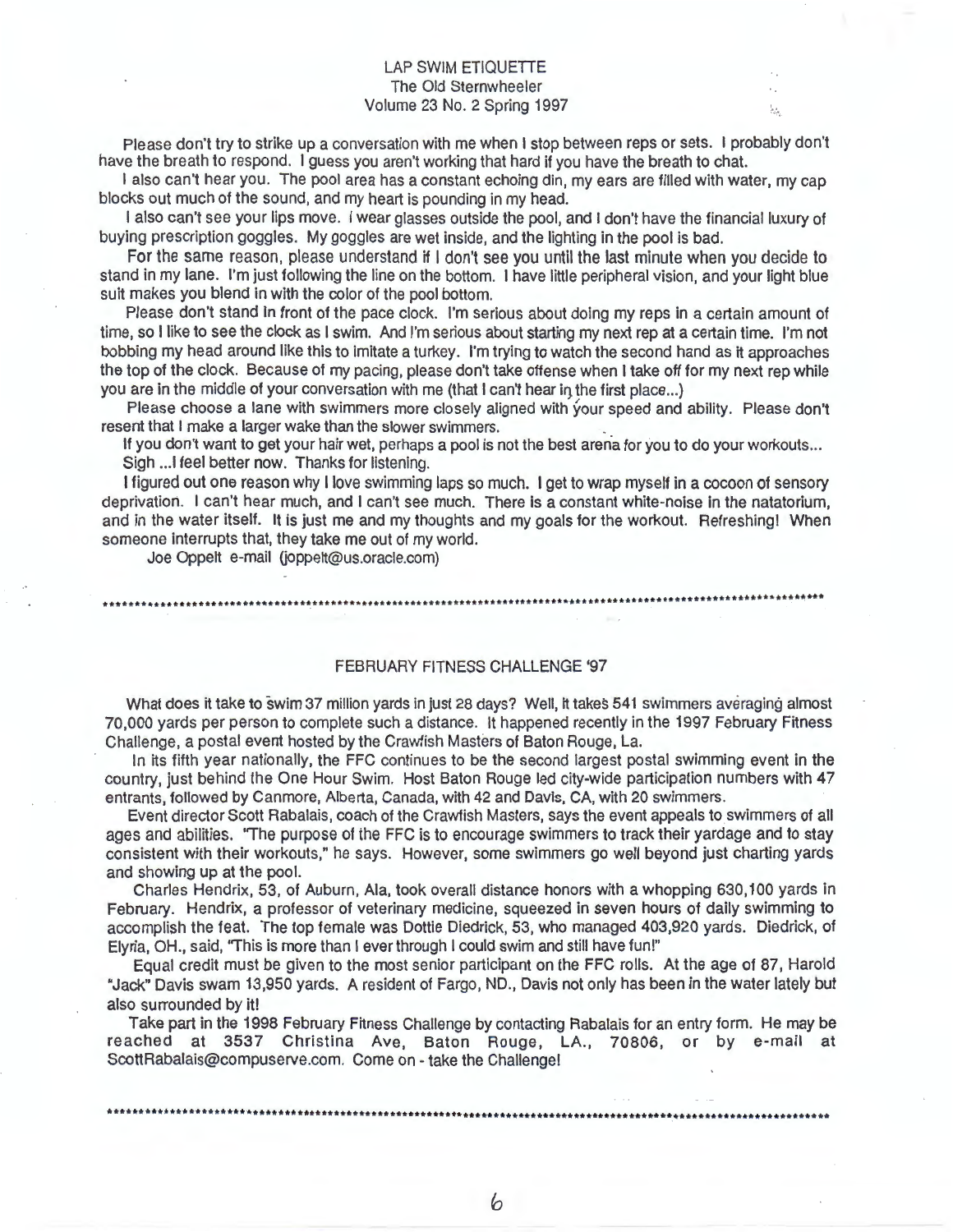#### THE SWIM DOCTOR - SOME LIKE IT HOT Kentucky Waves Volume I Number 1  $\mathbf{Q}$

When work chores are piling up at home and the pressures at work are on the rise, masters swimming can relieve tension and promote well being. But when we arrive at our liquid Eden for workout and the water temperature is not within a few degrees of where we like it best, practice becomes a chore. This article will focus on temperature extremes and the consequences of overheating and overcooling.

Humans are warm-blooded animals and maintain a relatively constant body temperature of 98.6 F. Our core temperature is regulated through, among other things, receptors in our skin. Because our body temperatures are maintained through a balance of heat production and heat loss, variations in pool temperatures will cause the body to respond so as to maintain the core temperature.

As most of us are well aware when we do any dry land work in high temperatures and low humidity, our sweat evaporates quickly and we cool quickly. On the other hand, when the temperature and humidity are both high (as in a hot swimming pool), cooling off by the evaporation of sweat is less efficient, and our core temperatures rise. This can result in many problems, including heat cramps, heat exhaustion and even heat stroke.  $\sqrt{2}$ 

If the pool's temperature is too cold, our blood vessels constrict and we shiver. Our bodies will conserve heat and more heat is produced by shivering. Behavioral responses, such as getting out of the pool, going indoors, or putting on warm clothing, are heat conserving methods that are important. These are often overlooked by macho masters swimmers.

Other factors play an integral role in an individual's ability to tolerate heat and cold. If a person is fat or very muscular, his or her ability to conserve or produce heat might allow toleration of colder water temperatures than a trim, less muscular individual. When the water is too hot and we climb out of an 88 F pool into 90 F low humidity air, we become cooler because of the evaporation of our sweat, which is limited in a super-humid environment (like a swimming pool).

Acclimatization to a hot-environment generally takes as long as three weeks. Things a swimmer should do to help include 1) train in either early morning or late evening for a few weeks, then gradually move to midday workouts, 2) maintain an adequate fluid intake, drinking cold fluids if at all possible, 3) resume interval training in early morning or late evening on very hot days. Remember, with extremely strenuous exercise, core body temperatures can increase 1 C every five minutes if the micro climate (i.e., hot pool and humid air) prevents heat loss. Beware!

Because heat loss occurs twenty-five times more rapidly in water than in air, few things can be done to acclimate oneself to cool water. Adding blubber (like a whale) to your body is one way. Behavioral responses are important, too. Hopefully this article, though not exhaustive, will provide some food for thought as well as give some insight into why pool managers should maintain proper water temperatures. E. Bell, **M.D.** 

## TIDBITS FROM SHARK SNOOZE

Find yourself drained of all energy at the end of the work day? Try these tips from Men's Health magazine:

Stand up and speak. Get in the habit of standing to receive phone calls. This stretches tight muscles and allows you to breathe more deeply.

Have water in the morning. Since your body already is facing a water deficit from the night, drink 8 to 16 ounces of cold water as soon as you wake up. Then sip water throughoutthe day.

Sleep an extra hour. This means going to bed an hour earlier.

Break things up. Take short breaks during the work day. Research shows breaks actually speed work up making you more productive and less fatigued.

Laugh. Laughing not only helps you forget your present troubles, but the shift of facial muscles and changes in blood flow also can make you feel more alert.

Enjoy a snack. Raisins, fig bars, and lowfat granola bars are excellent sources of energy packed · carbohydrates.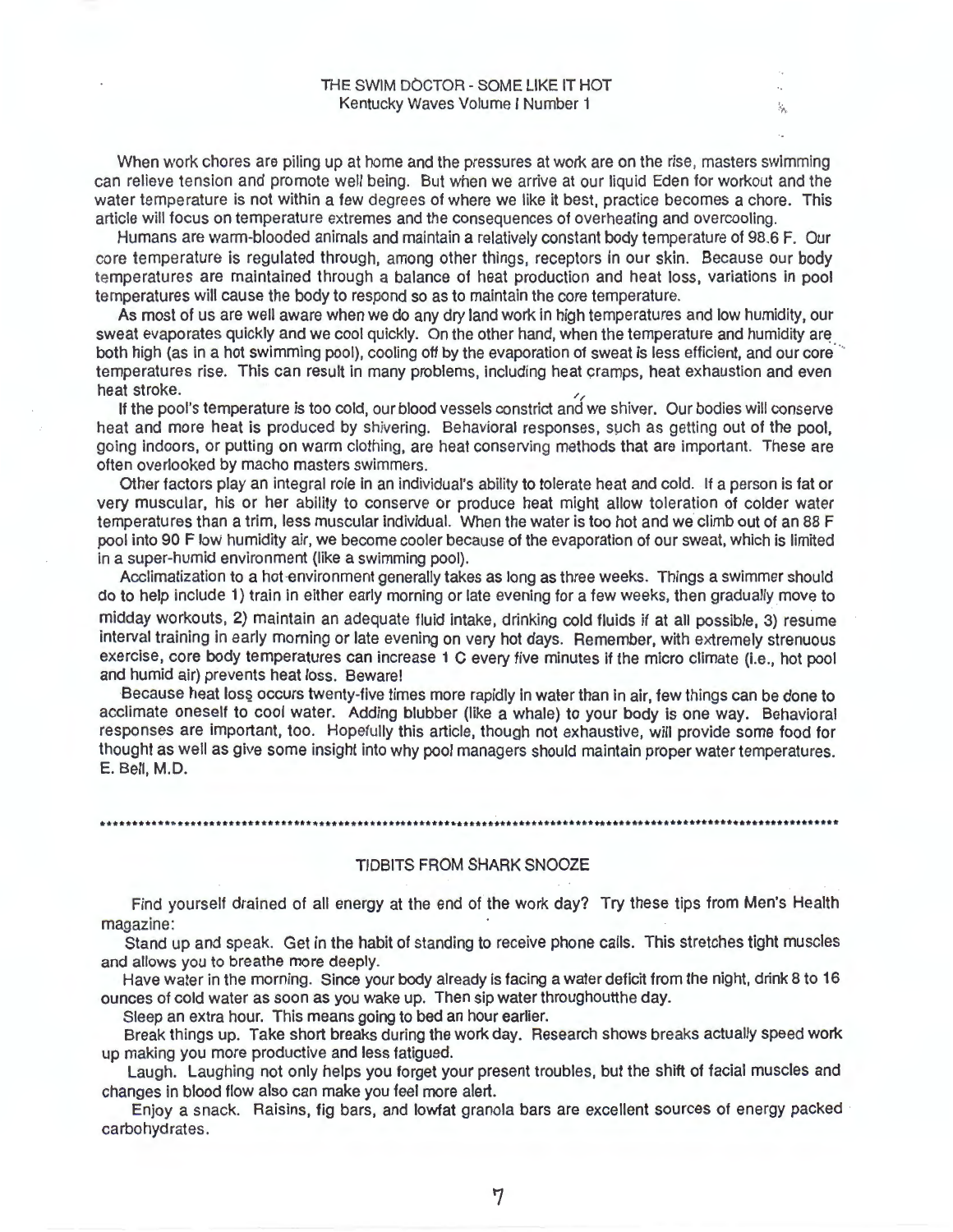#### TURNS-THE WINNING EDGE. Florida Masters (Paul Hutinger)

長夏

The following tips for improving your turns and pushoffs have been compiled by Charles Schlegel (who has years of coaching experience) with updates by Paul Hutinger.

1. WORK ON TURNS DURING EVERY PRACTICE, building speed to the wall for the turn, instead of the typical easygoing turn.

2. STREAMLINE OFF THE WALL - stretch, keep arms pressed against your ears, one hand on top of the other, and head buried. If you have at least an average dolphin kick, use at least three underwater on the back before you start to surface. A new innovation by world class swimmers is to do one or more dolphin kicks off the wall in the free.

3. CONCENTRATE ON YOUR TURN - don't look at others, especially on the breast and fly.

4. PRACTICE WITHOUT BREATHING FOR ONE STROKE IN AND OUT OF THE TURN IN FREE.

5. THE PUSHOFF SPEED IS FASTER THAN YOUR SWIMMING SPEED, so use this momentum to your advantage.

6. THE TURN IS A VITAL PART OF RACE TACTICS. Make your move on the turn to get a jump on your opponent with a super push off.

\*\*\*\*\*\*\*\*\*\*\*\*\*\*\*\*\*\*\*\*\*\*\*\*\*\*\*\*\*\*\*\*\*\*\*\*••···········································•!••·······························

 $\lambda$ 

## LESSEN THE STRESS - LEARN TO LIVE SIMPLY FOCUS ON WHATS IMPORTANT from Shark Snooze

Don't answer the telephone during dinner.

Stop trying to please everybody. Start pleasing yourself.

Carve out an hour a day for solitude.

Set aside one day a week for rest and renewal.

Don't squander precious resources: time, creative energy, emotion.

Never make a promise you can't keep.

Allow ah extra half hour for everything you do.

Always carry something interesting to read.

Breathe - deeply and often.

Drink pure spring water - lots of it.

Always opt for comfort.

Cultivate gratitude.

Luxuriate in your senses.

Let Mother Nature nurture.

Go to bed at 9 o'clock twice a week.

Approach problems as challenges.

Begin and end the day with prayer, meditation, reflection..

••••••••••••••••••••••••••••••••••••••••••••••••••••••••••••••••••••••••••••••••••••••••••••••••••••••••••••••••••••

# WISCONSIN STATE LC CHAMPIONSHIPS

At the time this newsletter was being put together a firm date and location for the 1997 LC Championship meet had not been determined. Keep your eyes on your mail box for official information about this meet later in the summer.

••••••••••••••••••••••••••••••••••••••••••••••••••••••••••••••••••••••••••••••••••••••••••••••••••••••••••••••••••••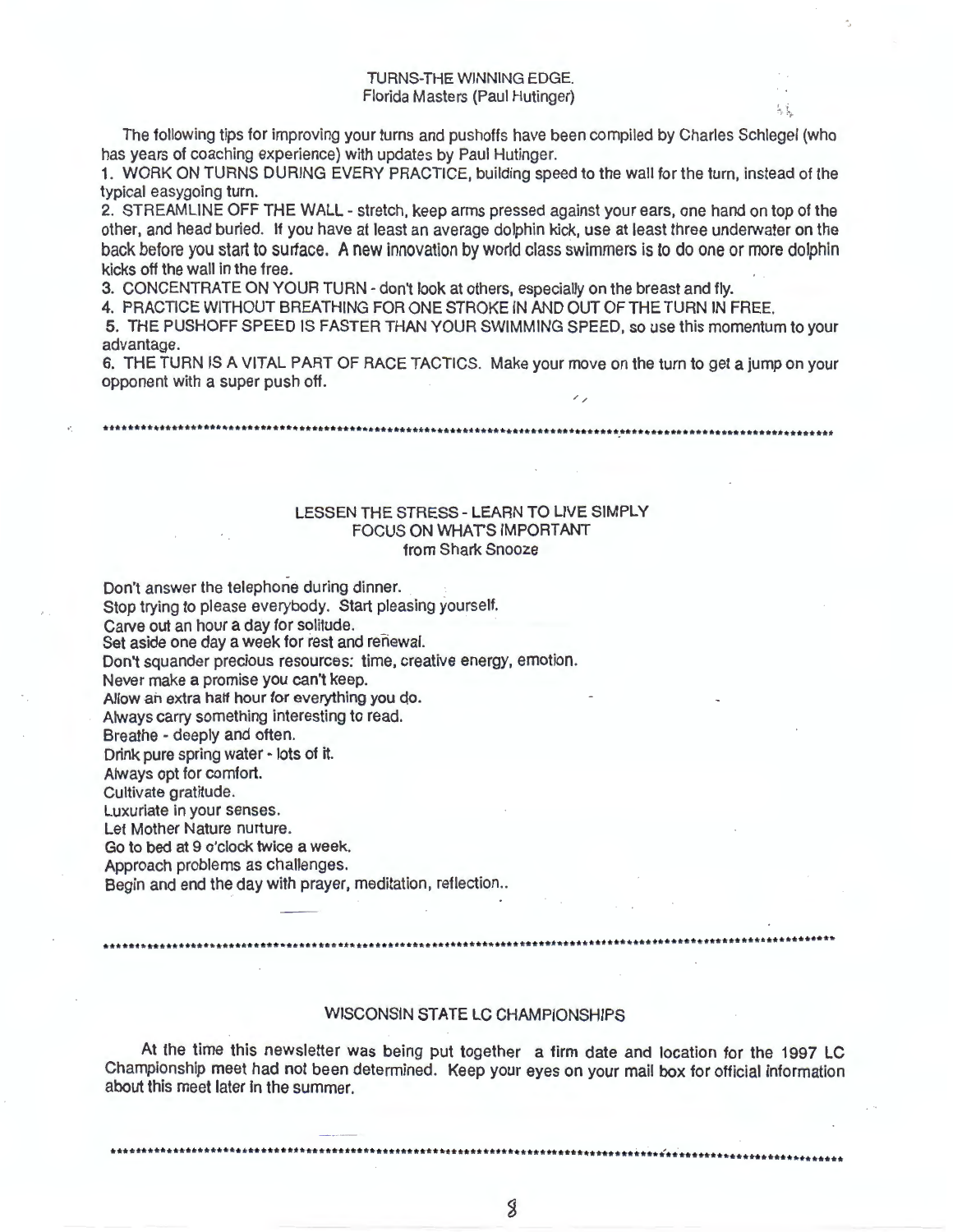# RACINE QUARRY OPEN WATER CHALLENGE A WISCONSIN MASTERS OPEN WATER SWIM - JULY 5, 1997

If you are a registered Wisconsin Masters swimmer then you should have received entry information and an official entry form for the Racine Quarry Open Water Challenge on July 5, 1997. The lake is a spring-fed body of water located in an old rock quarry in Racine, WI. The surrounding park has a beautiful sandy beach, bathhouse with air conditioning, flush toilets, showers, lockers, and a concession stand. There are picnic tables and grills for a team picnic after the races and a hill above the beach provides great viewing of the races. The masters event is a 1.2 mile swim. If you misplaced your entry information you may contact Linda Eberle, 3505 Olympia Dr., Racine, WI, 53406, (414)554-0519. Ingrid Stine participated in this swim last year and gave it very high marks! Don't let the USS events scare you away. We are last on the order of events so the ''youngins" will be long gone by the time we hit the water.

 $\mathcal{L}_{\mathcal{L}}$ 

# REMAINING USMS 1997 LONG DISTANCE NATIONAL CHAMPIONSHIPS

- 5/10 K Postal Swim to be swum between May 15 and September 30 hosted by Crawfish Masters
	- 1 Mile Open Water Swim May 3 in Irving, TX hosted by North Texas LMSC
	- 2 Mile Open Water Swim May 25 at Lake Audubon, VA hosted by Reston Masters
	- 2 Mile Cable Swim July. 12 at Chris Green Lake, VA hosted by Virginia Masters
	- 10 Mile Open Water Swim July 19 in Seal Beach, CA hosted by Seal Beach Swim Club
	- 5 Kilometer Open Water Swim September 20 at Catalina Island, CA hosted by SCAQ and the Malibu Polar Bear and Breakfast Club

••••••••••••••••••••••••••••••••••••••••••••••••••••••••••••••••••••••••••••••••••••••••••••••••••••••••••••••••••••

.,

3000 yd Postal Swim - to be swum between September 1 and October 31 hosted by Pacific Northwest Masters

Due to the fact that most of these events are held a great distance away from Wisconsin official entry forms for these events are not included in this newsletter. Anyone who would like an official entry form for any of these events should send a SASE to me. N. Kranpitz

## WHY NOT TRY A LAKE RACE?

On Saturday, July 12, the North Central YMCA is sponsoring the YMCA Lake Amy Belle Swim Race at Camp Minikani on Lake Amy Belle. Swimmers may choose either a 1/2 mile or a 1 mile race swum on a 1/2 mile course. Entry fee is \$10 (\$8 for Y members) if paid by July 8th - \$12 after that date. Eric Jernberg, 618 N54, Milwaukee, WI 53208, is handling entries and has the official entry form and more information for anyone interested. Eric can also be reached by phone at (414) 443-6460 .

••••••••••••••••••••••••••••••••••••••••••••••••••••••••••••••••••••••••••••••••••••••••••••••••••••••••••••••••••••

q